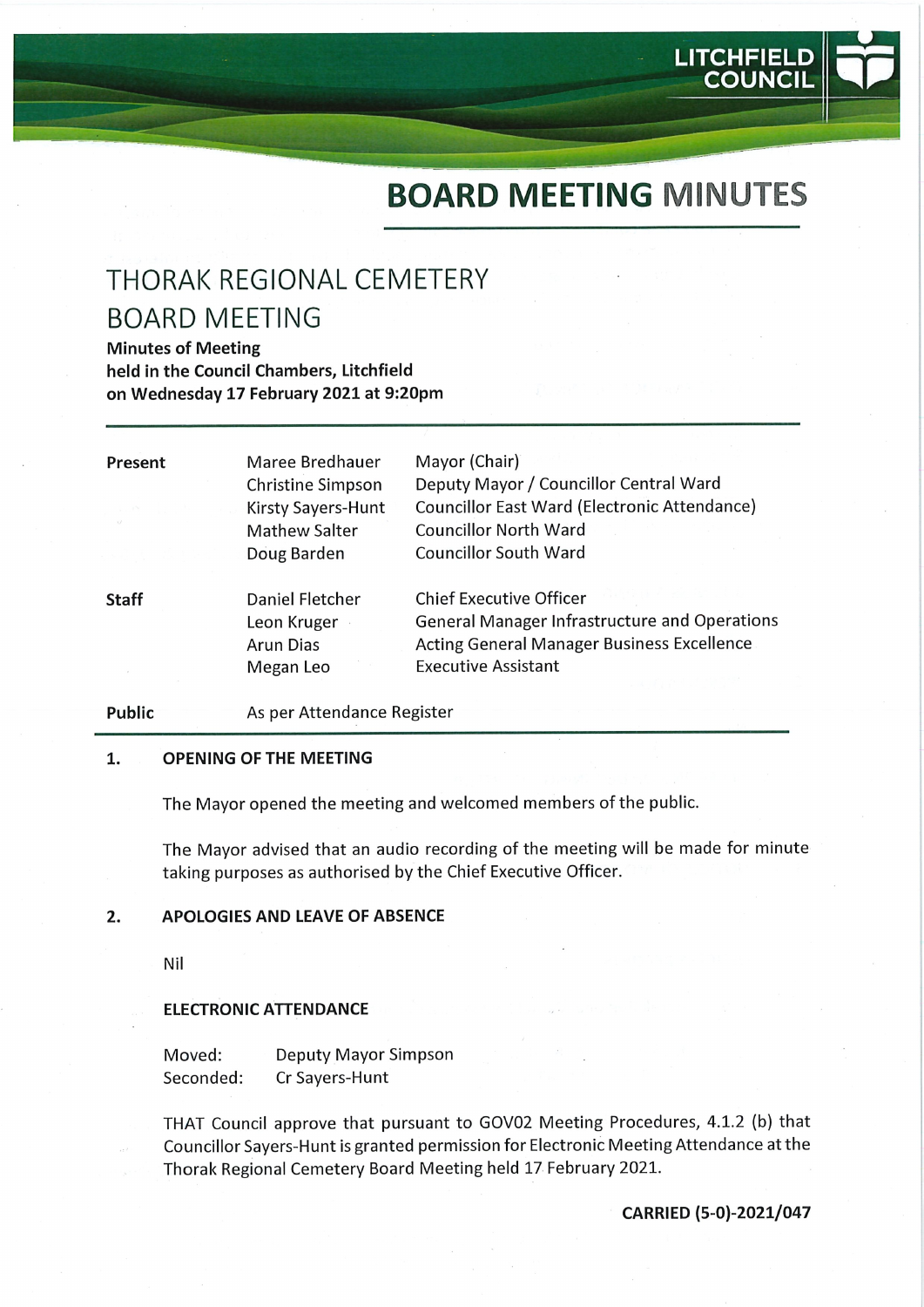### 3. DISCLOSURES OF INTEREST

The Mayor advised that any member of Council who may have a conflict of interest, or a possible conflict of interest regarding any item of business to be discussed at a Council meeting or a Committee meeting should declare the conflict of interest to enable Council to manage the conflict in accordance with its obligations under the Local Government Act and its policies regarding the same.

No interests were disclosed.

#### 4. CONFIRMATION OF MINUTES

Moved: Cr Sayers-Hunt<br>Seconded: Deputy Mayor Moved: Deputy Mayor Simpson

THATthe (full) minutes of the Thorak Regional Cemetery Board Meeting held Thursday 28 January 2021, 3 pages, be confirmed.

CARRIED (5-0)-2021/048

#### $5.$ 5. BUSINESS ARISING FROM THE MINUTES

Nil

#### 6. PRESENTATION

Nil.

### 7. ACCEPTING OR DECLINING LATE ITEMS

Nil

#### 8. NOTICES OF MOTION

Nil.

#### 9. OFFICERS REPORTS

## 9.01 Thorak Regional Cemetery Finance Report - January 2021

Moved: Cr Barden Seconded: Cr Salter

THAT the Thorak Regional Cemetery Board receives and notes the finance report for the period ended 31 January 2021.

CARRIED (5-0)-2021/049